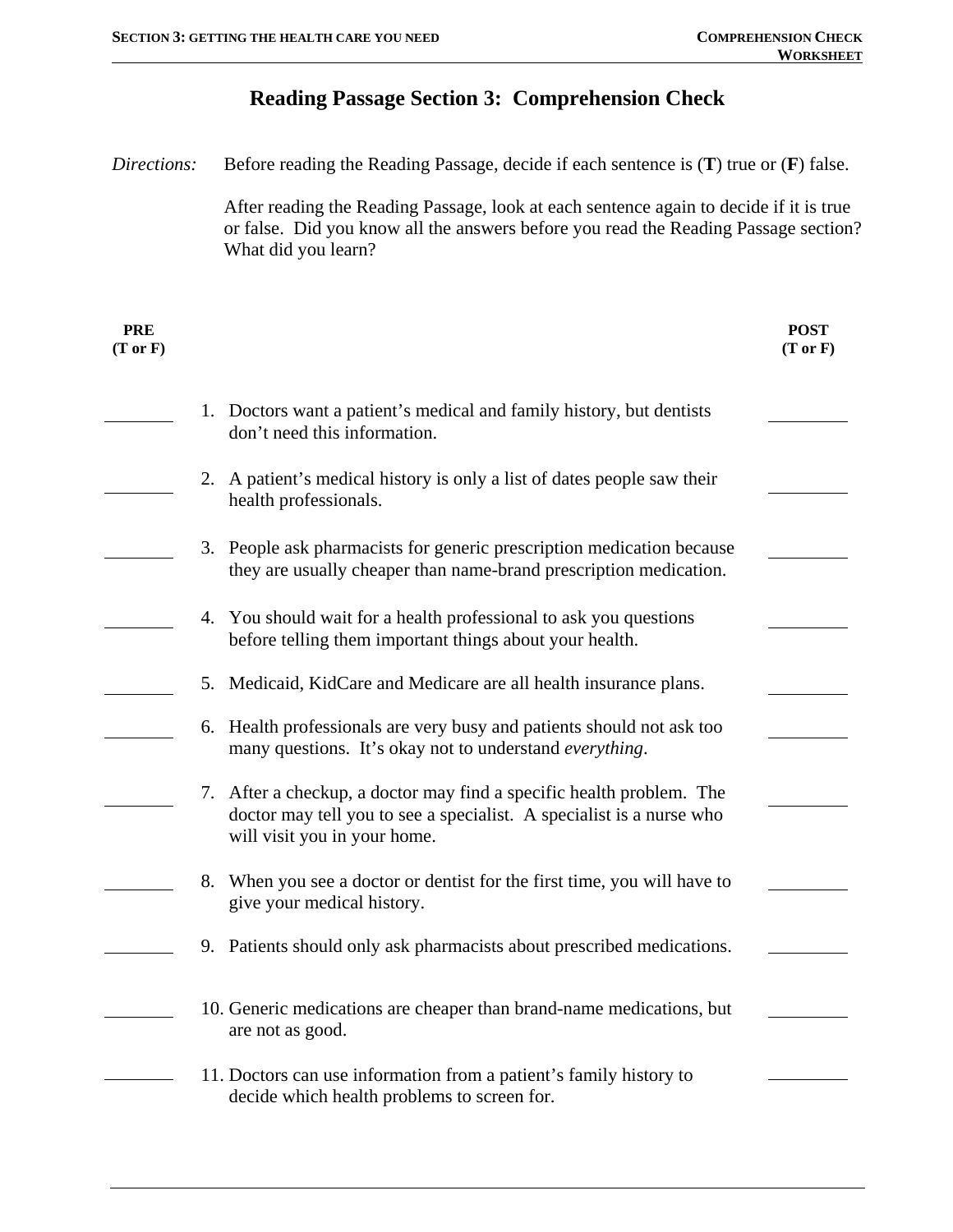## **Comprehension Check: Section 3,** continued

| <b>PRE</b><br>$(T \text{ or } F)$ |                                                                                                                                                         | <b>POST</b><br>$(T \text{ or } F)$ |
|-----------------------------------|---------------------------------------------------------------------------------------------------------------------------------------------------------|------------------------------------|
|                                   | 12. You may want to write down what the health professional tells you.                                                                                  |                                    |
|                                   | 13. At the time of your office visit, health professionals usually expect<br>payment from the patient, an insurance company or a government<br>program. |                                    |
|                                   | 14. You don't have to follow instructions for medication. You can stop<br>taking the medication when you feel better.                                   |                                    |
|                                   | 15. If a doctor's office doesn't call you about the results of a test, it<br>means that everything is okay.                                             |                                    |
|                                   | 16. You don't have to share information about your health that makes<br>you uncomfortable or embarrassed.                                               |                                    |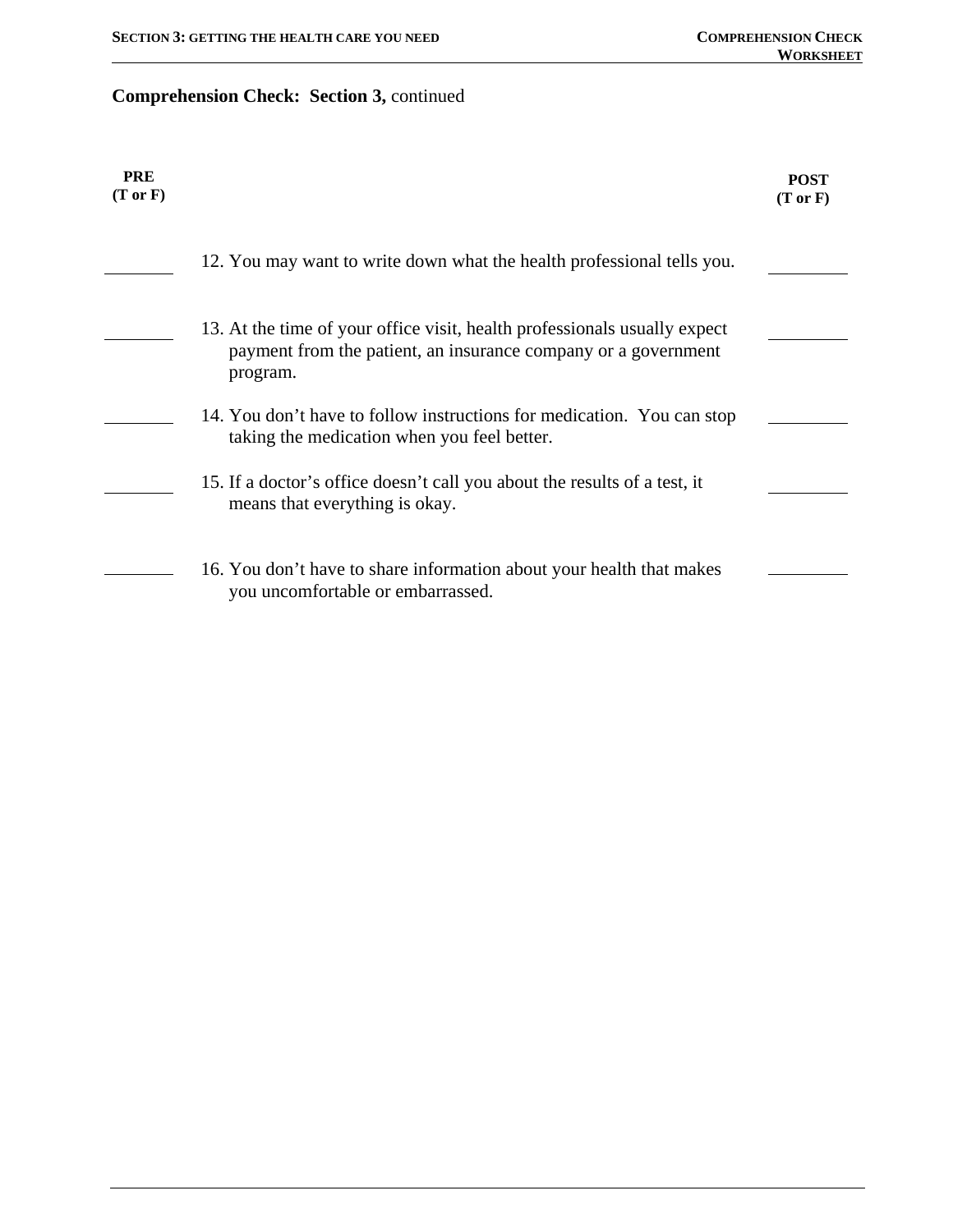## **Reading Passage Section 3: Comprehension Check Answer Key**

| Directions:                       | Before reading the Reading Passage, decide if each sentence is $(T)$ true or $(F)$ false.                                                                                                            |                        |  |
|-----------------------------------|------------------------------------------------------------------------------------------------------------------------------------------------------------------------------------------------------|------------------------|--|
|                                   | After reading the Reading Passage, look at each sentence again to decide if it is true<br>or false. Did you know all the answers before you read the Reading Passage section?<br>What did you learn? |                        |  |
| <b>PRE</b><br>$(T \text{ or } F)$ |                                                                                                                                                                                                      | <b>POST</b><br>(Tor F) |  |
|                                   | 1. Doctors want a patient's medical and family history, but dentists<br>don't need this information.                                                                                                 | F                      |  |
|                                   | A patient's medical history is only a list of dates people saw their<br>2.<br>health professionals.                                                                                                  | F                      |  |
|                                   | 3. People ask pharmacists for generic prescription medication because<br>they are usually cheaper than name-brand prescription medication.                                                           | т                      |  |
| 4.                                | You should wait for a health professional to ask you questions<br>before telling them important things about your health.                                                                            | F                      |  |
| 5.                                | Medicaid, KidCare and Medicare are all health insurance plans.                                                                                                                                       | T                      |  |
| 6.                                | Health professionals are very busy and patients should not ask too<br>many questions. It's okay not to understand everything.                                                                        | F                      |  |
|                                   | 7. After a checkup, a doctor may find a specific health problem. The<br>doctor may tell you to see a specialist. A specialist is a nurse who<br>will visit you in your home.                         | F                      |  |
| 8.                                | When you see a doctor or dentist for the first time, you will have to<br>give your medical history.                                                                                                  |                        |  |
|                                   | 9. Patients should only ask pharmacists about prescribed medications.                                                                                                                                | F                      |  |
|                                   | 10. Generic medications are cheaper than brand-name medications, but<br>are not as good.                                                                                                             | F                      |  |
|                                   | 11. Doctors can use information from a patient's family history to<br>decide which health problems to screen for.                                                                                    | Т                      |  |